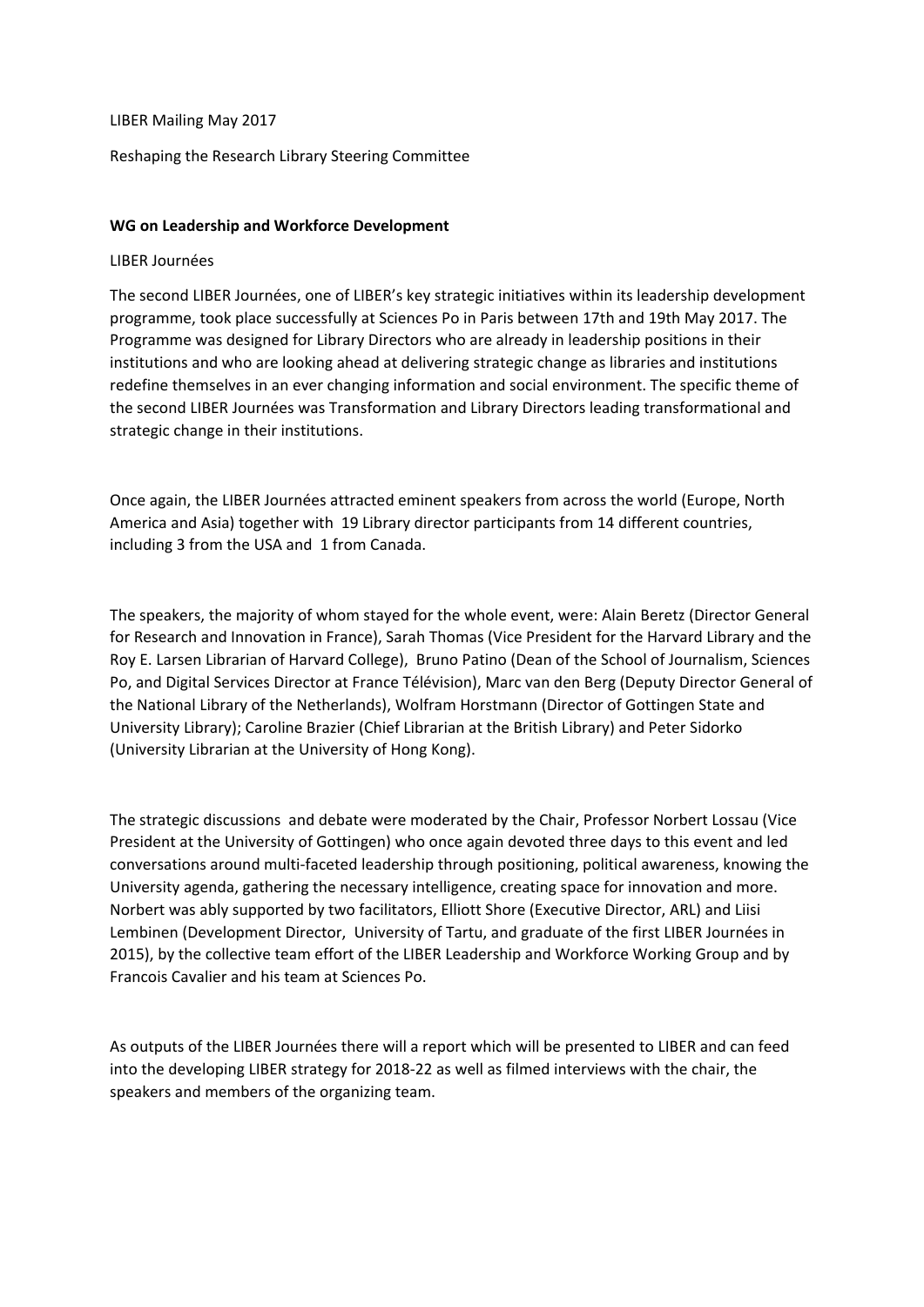# Emerging Leaders

The second strand of the Working Group's work has been the preparation for the 4th Emerging Leaders Programme that will commence prior to the LIBER Conference in Patras in July. 26 candidates from 13 different countries have been selected and are looking forward to the Leadership seminar to be led by Jan Wilkinson (University Librarian, University of Manchester) and Roger Fielding (Roger Fielding Consulting Limited).

# **WG on Digital Collections**

All preparations for the IFLA satellite meeting, which takes place with LIBER and others on August 15 - 17 in Berlin, are running pretty well.

Registrations are possible further and welcome via the following site:

https://dh-libraries.sciencesconf.org/

Lotte Wilms and Andreas Degkwitz worked as chairs on the launch of the new working group "Digital Humanities" during the LIBER conference in Patras.

The setup of the working group has been forwarded by the mailing list of the group, which includes more than 30 members actually. Now the both chairs are working on the group's site. The launch of the working group will be done on a workshop in the morning of July 5 in Patras. We expect quite a number of interested colleagues. The workshop programm will be published soon.

# **WG on Research and Education**

#### Workshop in Patras:

The WG had to give up the Workshop in Patras this year, due to the fact, that more members of the WG was not able, or not allowed, to go to Patras for economical or other reasons.

We had planned a Workshop on the" sum up " of results from the Libqual Survey, and we had different angles, results and viewpoints, we would have liked to share.

Now we will try to find out other ways to present some of the results – articles, WG Web, ect. ,and some of the results we would like to discuss further in a new WG on "future skills for library staff in research libraries"

We are right now in the process of distributing a survey on " follow up on the Libqual survey" – in order to get more information on "follow up" and what happens after a survey is performed. The things we learn from the Libqual and the Survey on Surveys, we would like to present on a workshop next year in Lille.